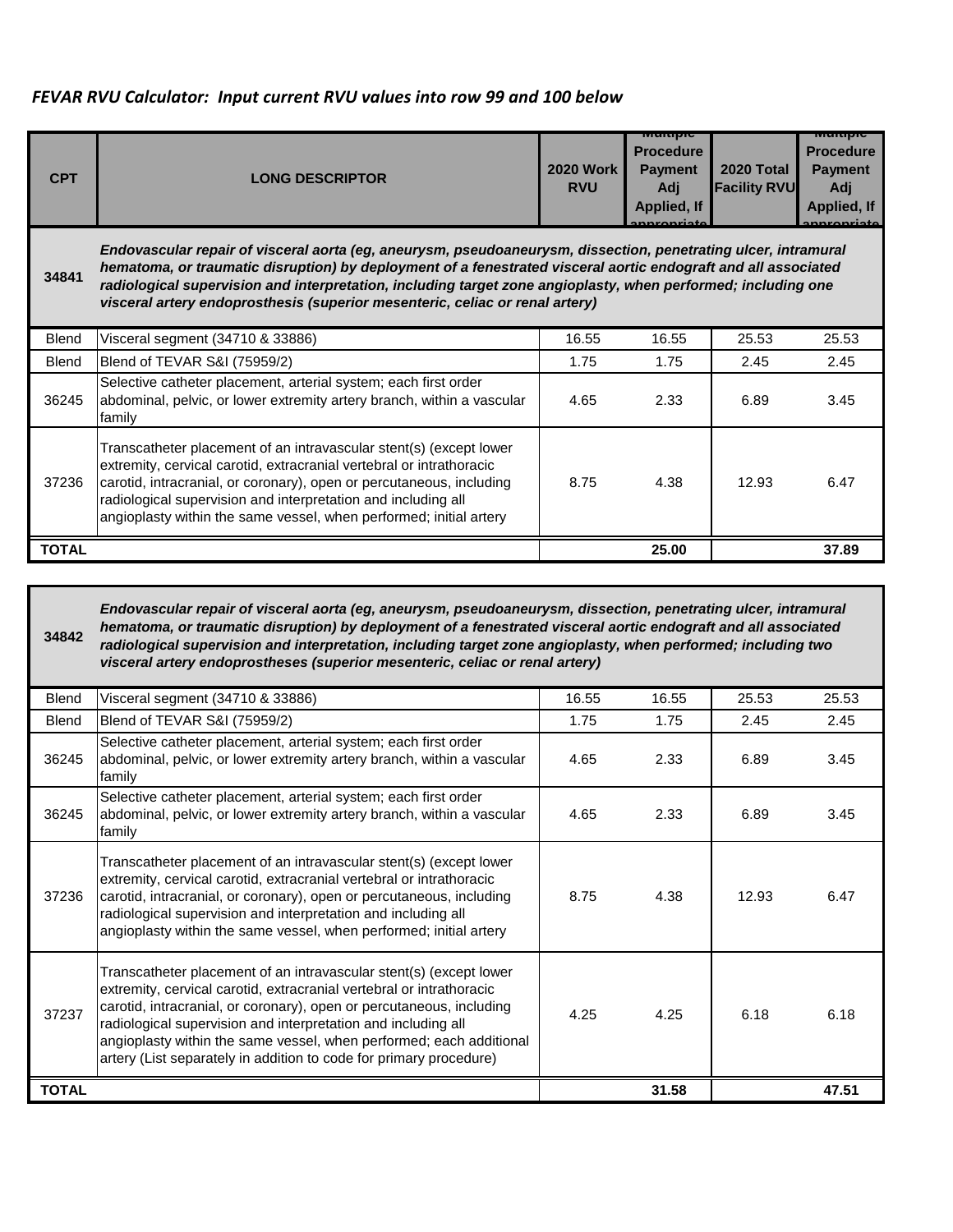| 34843        | Endovascular repair of visceral aorta (eg, aneurysm, pseudoaneurysm, dissection, penetrating ulcer, intramural<br>hematoma, or traumatic disruption) by deployment of a fenestrated visceral aortic endograft and all associated<br>radiological supervision and interpretation, including target zone angioplasty, when performed; including three<br>visceral artery endoprostheses (superior mesenteric, celiac or renal artery) |       |       |       |       |
|--------------|-------------------------------------------------------------------------------------------------------------------------------------------------------------------------------------------------------------------------------------------------------------------------------------------------------------------------------------------------------------------------------------------------------------------------------------|-------|-------|-------|-------|
| <b>Blend</b> | Visceral segment (34710 & 33886)                                                                                                                                                                                                                                                                                                                                                                                                    | 16.55 | 16.55 | 25.53 | 25.53 |
| <b>Blend</b> | Blend of TEVAR S&I (75959/2)                                                                                                                                                                                                                                                                                                                                                                                                        | 1.75  | 1.75  | 2.45  | 2.45  |
| 36245        | Selective catheter placement, arterial system; each first order<br>abdominal, pelvic, or lower extremity artery branch, within a vascular<br>family                                                                                                                                                                                                                                                                                 | 4.65  | 2.33  | 6.89  | 3.45  |
| 36245        | Selective catheter placement, arterial system; each first order<br>abdominal, pelvic, or lower extremity artery branch, within a vascular<br>family                                                                                                                                                                                                                                                                                 | 4.65  | 2.33  | 6.89  | 3.45  |
| 36245        | Selective catheter placement, arterial system; each first order<br>abdominal, pelvic, or lower extremity artery branch, within a vascular<br>family                                                                                                                                                                                                                                                                                 | 4.65  | 2.33  | 6.89  | 3.45  |
| 37236        | Transcatheter placement of an intravascular stent(s) (except lower<br>extremity, cervical carotid, extracranial vertebral or intrathoracic<br>carotid, intracranial, or coronary), open or percutaneous, including<br>radiological supervision and interpretation and including all<br>angioplasty within the same vessel, when performed; initial artery                                                                           | 8.75  | 4.38  | 12.93 | 6.47  |
| 37237        | Transcatheter placement of an intravascular stent(s) (except lower<br>extremity, cervical carotid, extracranial vertebral or intrathoracic<br>carotid, intracranial, or coronary), open or percutaneous, including<br>radiological supervision and interpretation and including all<br>angioplasty within the same vessel, when performed; each additional<br>artery (List separately in addition to code for primary procedure)    | 4.25  | 4.25  | 6.18  | 6.18  |
| 37237        | Transcatheter placement of an intravascular stent(s) (except lower<br>extremity, cervical carotid, extracranial vertebral or intrathoracic<br>carotid, intracranial, or coronary), open or percutaneous, including<br>radiological supervision and interpretation and including all<br>angioplasty within the same vessel, when performed; each additional<br>artery (List separately in addition to code for primary procedure)    | 4.25  | 4.25  | 6.18  | 6.18  |
| <b>TOTAL</b> |                                                                                                                                                                                                                                                                                                                                                                                                                                     |       | 38.15 |       | 57.14 |

*Endovascular repair of visceral aorta (eg, aneurysm, pseudoaneurysm, dissection, penetrating ulcer, intramural hematoma, or traumatic disruption) by deployment of a fenestrated visceral aortic endograft and all associated radiological supervision and interpretation, including target zone angioplasty, when performed; including four or more visceral artery endoprostheses (superior mesenteric, celiac or renal artery)*

**34844**

| <b>Blend</b> | Visceral segment (34710 & 33886)                                                                                                                    | 16.55        | 16.55 | 25.53 | 25.53 |
|--------------|-----------------------------------------------------------------------------------------------------------------------------------------------------|--------------|-------|-------|-------|
| <b>Blend</b> | Blend of TEVAR S&I (75959/2)                                                                                                                        | 1.75         | 1.75  | 2.45  | 2.45  |
| 36245        | Selective catheter placement, arterial system; each first order<br>abdominal, pelvic, or lower extremity artery branch, within a vascular<br>family | 2.33<br>4.65 |       | 6.89  | 3.45  |
| 36245        | Selective catheter placement, arterial system; each first order<br>abdominal, pelvic, or lower extremity artery branch, within a vascular<br>family | 4.65         | 2.33  | 6.89  | 3.45  |
| 36245        | Selective catheter placement, arterial system; each first order<br>abdominal, pelvic, or lower extremity artery branch, within a vascular<br>family | 4.65         | 2.33  | 6.89  | 3.45  |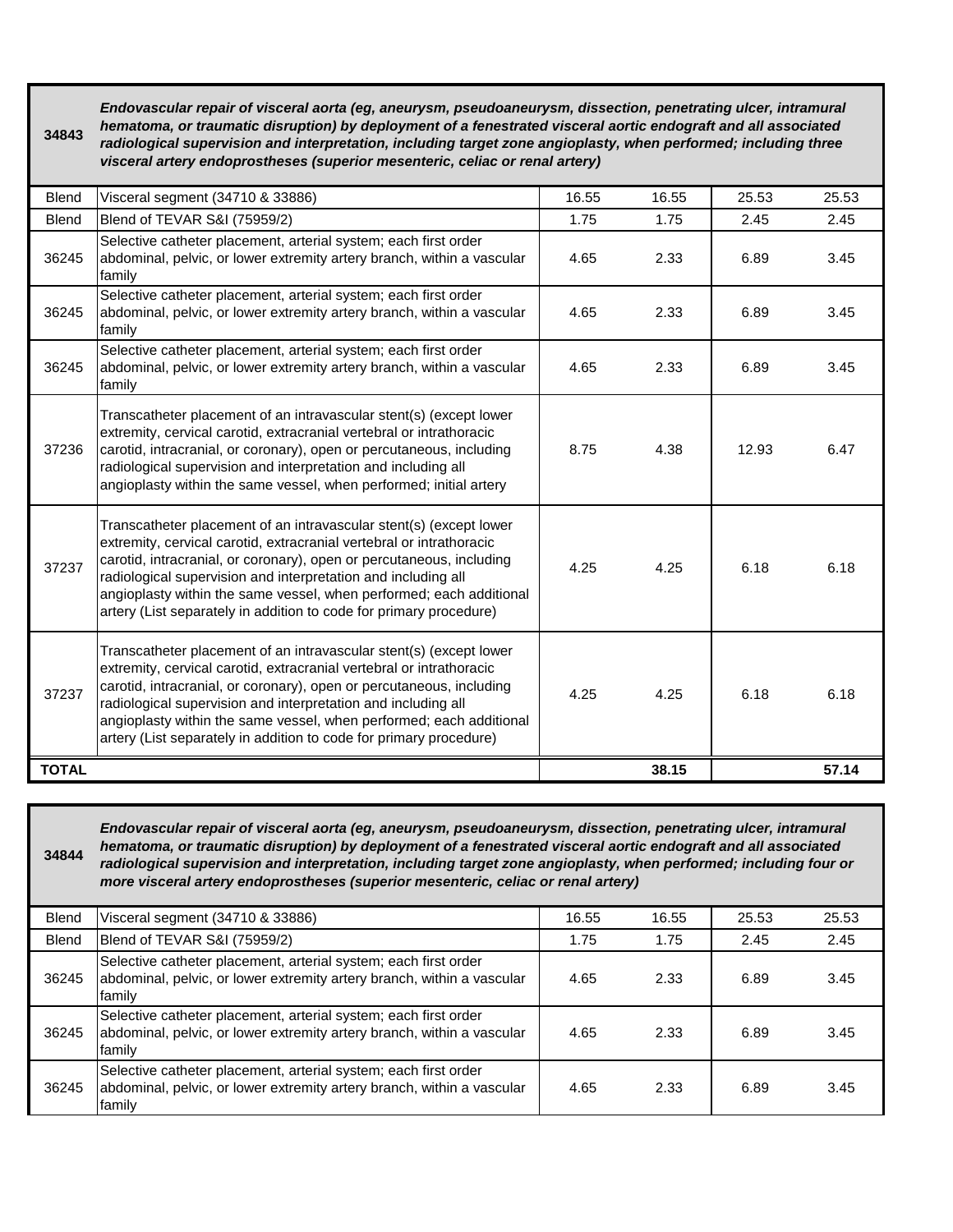| 36245        | Selective catheter placement, arterial system; each first order<br>abdominal, pelvic, or lower extremity artery branch, within a vascular<br>family                                                                                                                                                                                                                                                                              | 4.65<br>2.33 |       | 6.89  | 3.45  |
|--------------|----------------------------------------------------------------------------------------------------------------------------------------------------------------------------------------------------------------------------------------------------------------------------------------------------------------------------------------------------------------------------------------------------------------------------------|--------------|-------|-------|-------|
| 37236        | Transcatheter placement of an intravascular stent(s) (except lower<br>extremity, cervical carotid, extracranial vertebral or intrathoracic<br>carotid, intracranial, or coronary), open or percutaneous, including<br>radiological supervision and interpretation and including all<br>angioplasty within the same vessel, when performed; initial artery                                                                        | 8.75<br>4.38 |       | 12.93 | 6.47  |
| 37237        | Transcatheter placement of an intravascular stent(s) (except lower<br>extremity, cervical carotid, extracranial vertebral or intrathoracic<br>carotid, intracranial, or coronary), open or percutaneous, including<br>radiological supervision and interpretation and including all<br>angioplasty within the same vessel, when performed; each additional<br>artery (List separately in addition to code for primary procedure) | 4.25<br>4.25 |       | 6.18  | 6.18  |
| 37237        | Transcatheter placement of an intravascular stent(s) (except lower<br>extremity, cervical carotid, extracranial vertebral or intrathoracic<br>carotid, intracranial, or coronary), open or percutaneous, including<br>radiological supervision and interpretation and including all<br>angioplasty within the same vessel, when performed; each additional<br>artery (List separately in addition to code for primary procedure) | 4.25         | 4.25  | 6.18  | 6.18  |
| 37237        | Transcatheter placement of an intravascular stent(s) (except lower<br>extremity, cervical carotid, extracranial vertebral or intrathoracic<br>carotid, intracranial, or coronary), open or percutaneous, including<br>radiological supervision and interpretation and including all<br>angioplasty within the same vessel, when performed; each additional<br>artery (List separately in addition to code for primary procedure) | 4.25         | 4.25  | 6.18  | 6.18  |
| <b>TOTAL</b> |                                                                                                                                                                                                                                                                                                                                                                                                                                  |              | 44.73 |       | 66.76 |

**34845** *Endovascular repair of visceral aorta and infrarenal abdominal aorta (eg, aneurysm, pseudoaneurysm, dissection, penetrating ulcer, intramural hematoma, or traumatic disruption) by deployment of a fenestrated visceral aortic endograft and all associated radiological supervision and interpretation, including target zone angioplasty, when performed; including one visceral artery endoprosthesis (superior mesenteric, celiac or renal artery)*

| 34705        | Endovascular repair of infrarenal aorta and/or iliac artery(ies) by<br>deployment of an aorto-bi-iliac endograft including pre-procedure<br>sizing and device selection, all nonselective catheterization(s), all<br>associated radiological supervision and interpretation, all endograft<br>extension(s) placed in the aorta from the level of the renal arteries to<br>the iliac bifurcation, and all angioplasty/stenting performed from the<br>level of the renal arteries to the iliac bifurcation; for other than rupture<br>(eg, for aneurysm, pseudoaneurysm, dissection, penetrating ulcer) | 29.58 | 29.58 | 44.53 | 44.53 |
|--------------|-------------------------------------------------------------------------------------------------------------------------------------------------------------------------------------------------------------------------------------------------------------------------------------------------------------------------------------------------------------------------------------------------------------------------------------------------------------------------------------------------------------------------------------------------------------------------------------------------------|-------|-------|-------|-------|
| <b>Blend</b> | Visceral segment (34710 & 33886)                                                                                                                                                                                                                                                                                                                                                                                                                                                                                                                                                                      | 16.55 | 8.28  | 25.53 | 12.77 |
| <b>Blend</b> | Blend of TEVAR S&I (75959/2)                                                                                                                                                                                                                                                                                                                                                                                                                                                                                                                                                                          | 1.75  | 1.75  | 2.45  | 2.45  |
| 36245        | Selective catheter placement, arterial system; each first order<br>abdominal, pelvic, or lower extremity artery branch, within a vascular<br>family                                                                                                                                                                                                                                                                                                                                                                                                                                                   | 4.65  | 2.33  | 6.89  | 3.45  |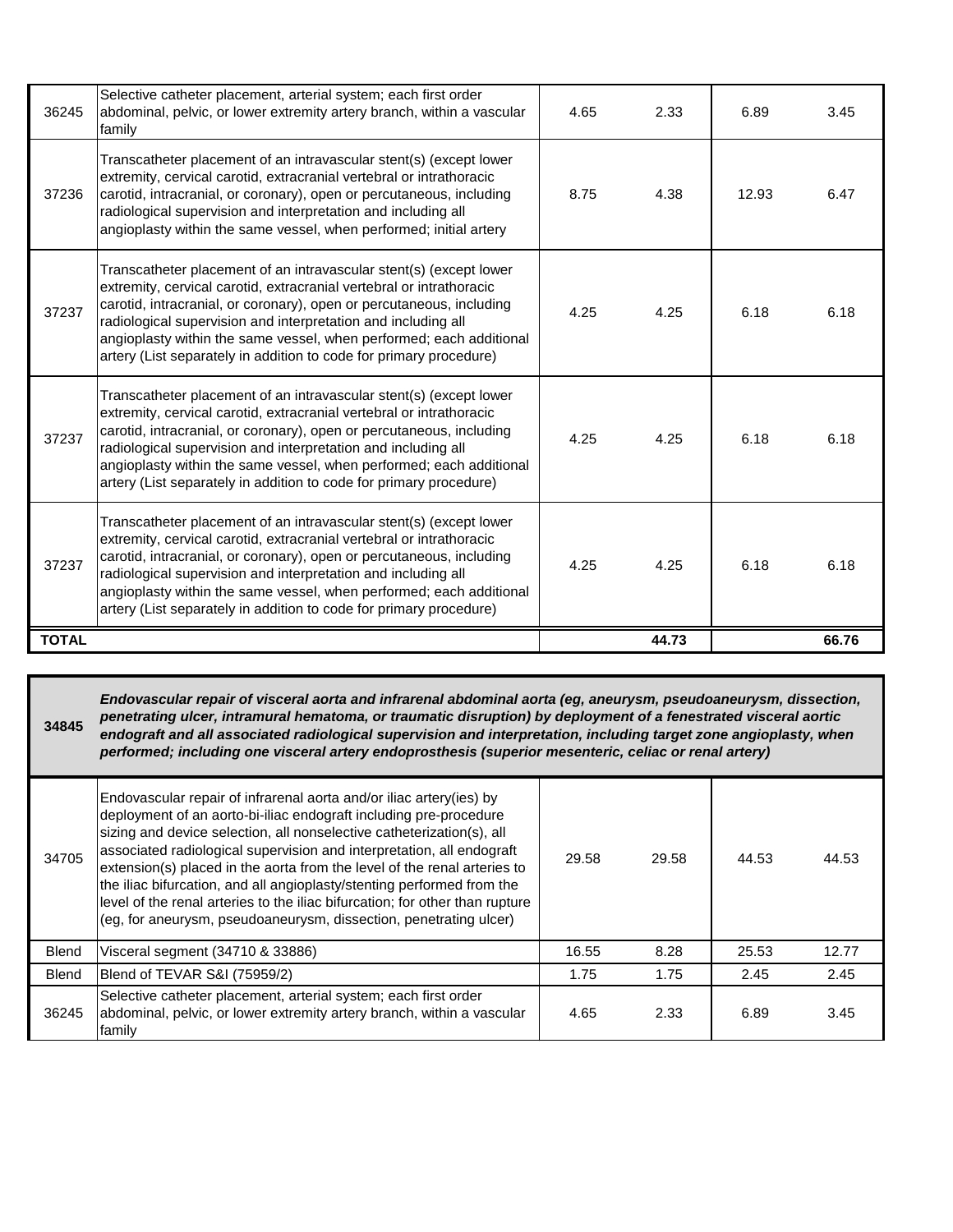| 37236 | Transcatheter placement of an intravascular stent(s) (except lower<br>extremity, cervical carotid, extracranial vertebral or intrathoracic<br>carotid, intracranial, or coronary), open or percutaneous, including<br>radiological supervision and interpretation and including all<br>angioplasty within the same vessel, when performed; initial artery | 8.75 | 4.38  | 12.93 | 6.47  |
|-------|-----------------------------------------------------------------------------------------------------------------------------------------------------------------------------------------------------------------------------------------------------------------------------------------------------------------------------------------------------------|------|-------|-------|-------|
| TOTAL |                                                                                                                                                                                                                                                                                                                                                           |      | 46.31 |       | 69.65 |

**34846** *Endovascular repair of visceral aorta and infrarenal abdominal aorta (eg, aneurysm, pseudoaneurysm, dissection, penetrating ulcer, intramural hematoma, or traumatic disruption) by deployment of a fenestrated visceral aortic endograft and all associated radiological supervision and interpretation, including target zone angioplasty, when performed; including two visceral artery endoprostheses (superior mesenteric, celiac or renal artery)*

| 34705        | Endovascular repair of infrarenal aorta and/or iliac artery(ies) by<br>deployment of an aorto-bi-iliac endograft including pre-procedure<br>sizing and device selection, all nonselective catheterization(s), all<br>associated radiological supervision and interpretation, all endograft<br>extension(s) placed in the aorta from the level of the renal arteries to<br>the iliac bifurcation, and all angioplasty/stenting performed from the<br>level of the renal arteries to the iliac bifurcation; for other than rupture<br>(eg, for aneurysm, pseudoaneurysm, dissection, penetrating ulcer) | 29.58 | 29.58 | 44.53 | 44.53 |
|--------------|-------------------------------------------------------------------------------------------------------------------------------------------------------------------------------------------------------------------------------------------------------------------------------------------------------------------------------------------------------------------------------------------------------------------------------------------------------------------------------------------------------------------------------------------------------------------------------------------------------|-------|-------|-------|-------|
| <b>Blend</b> | Visceral segment (34710 & 33886)                                                                                                                                                                                                                                                                                                                                                                                                                                                                                                                                                                      | 16.55 | 8.28  | 25.53 | 12.77 |
| <b>Blend</b> | Blend of TEVAR S&I (75959/2)                                                                                                                                                                                                                                                                                                                                                                                                                                                                                                                                                                          | 1.75  | 1.75  | 2.45  | 2.45  |
| 36245        | Selective catheter placement, arterial system; each first order<br>abdominal, pelvic, or lower extremity artery branch, within a vascular<br>family                                                                                                                                                                                                                                                                                                                                                                                                                                                   | 4.65  | 2.33  | 6.89  | 3.45  |
| 36245        | Selective catheter placement, arterial system; each first order<br>abdominal, pelvic, or lower extremity artery branch, within a vascular<br>family                                                                                                                                                                                                                                                                                                                                                                                                                                                   | 4.65  | 2.33  | 6.89  | 3.45  |
| 37236        | Transcatheter placement of an intravascular stent(s) (except lower<br>extremity, cervical carotid, extracranial vertebral or intrathoracic<br>carotid, intracranial, or coronary), open or percutaneous, including<br>radiological supervision and interpretation and including all<br>angioplasty within the same vessel, when performed; initial artery                                                                                                                                                                                                                                             | 8.75  | 4.38  | 12.93 | 6.47  |
| 37237        | Transcatheter placement of an intravascular stent(s) (except lower<br>extremity, cervical carotid, extracranial vertebral or intrathoracic<br>carotid, intracranial, or coronary), open or percutaneous, including<br>radiological supervision and interpretation and including all<br>angioplasty within the same vessel, when performed; each additional<br>artery (List separately in addition to code for primary procedure)                                                                                                                                                                      | 4.25  | 4.25  | 6.18  | 6.18  |
| <b>TOTAL</b> |                                                                                                                                                                                                                                                                                                                                                                                                                                                                                                                                                                                                       |       | 52.88 |       | 79.28 |

**34847** *Endovascular repair of visceral aorta and infrarenal abdominal aorta (eg, aneurysm, pseudoaneurysm, dissection, penetrating ulcer, intramural hematoma, or traumatic disruption) by deployment of a fenestrated visceral aortic*  endograft and all associated radiological supervision and interpretation, including target zone angioplasty, when *performed; including three visceral artery endoprostheses (superior mesenteric, celiac or renal artery)*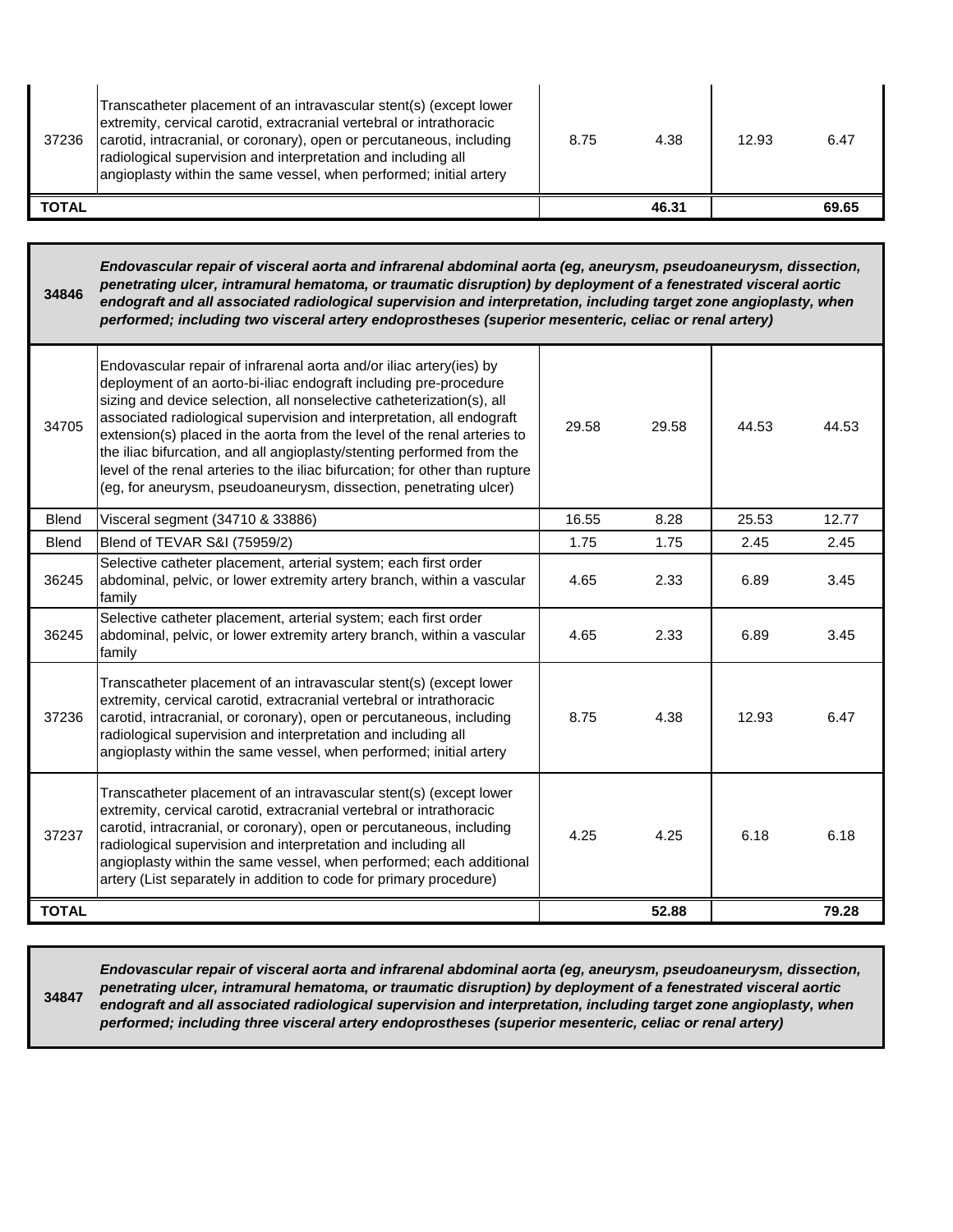| 34705        | Endovascular repair of infrarenal aorta and/or iliac artery(ies) by<br>deployment of an aorto-bi-iliac endograft including pre-procedure<br>sizing and device selection, all nonselective catheterization(s), all<br>associated radiological supervision and interpretation, all endograft<br>extension(s) placed in the aorta from the level of the renal arteries to<br>the iliac bifurcation, and all angioplasty/stenting performed from the<br>level of the renal arteries to the iliac bifurcation; for other than rupture<br>(eg, for aneurysm, pseudoaneurysm, dissection, penetrating ulcer) | 29.58 | 29.58 | 44.53 | 44.53 |
|--------------|-------------------------------------------------------------------------------------------------------------------------------------------------------------------------------------------------------------------------------------------------------------------------------------------------------------------------------------------------------------------------------------------------------------------------------------------------------------------------------------------------------------------------------------------------------------------------------------------------------|-------|-------|-------|-------|
| <b>Blend</b> | Visceral segment (34710 & 33886)                                                                                                                                                                                                                                                                                                                                                                                                                                                                                                                                                                      | 16.55 | 8.28  | 25.53 | 12.77 |
| <b>Blend</b> | Blend of TEVAR S&I (75959/2)                                                                                                                                                                                                                                                                                                                                                                                                                                                                                                                                                                          | 1.75  | 1.75  | 2.45  | 2.45  |
| 36245        | Selective catheter placement, arterial system; each first order<br>abdominal, pelvic, or lower extremity artery branch, within a vascular<br>family                                                                                                                                                                                                                                                                                                                                                                                                                                                   | 4.65  | 2.33  | 6.89  | 3.45  |
| 36245        | Selective catheter placement, arterial system; each first order<br>abdominal, pelvic, or lower extremity artery branch, within a vascular<br>family                                                                                                                                                                                                                                                                                                                                                                                                                                                   | 4.65  | 2.33  | 6.89  | 3.45  |
| 36245        | Selective catheter placement, arterial system; each first order<br>abdominal, pelvic, or lower extremity artery branch, within a vascular<br>family                                                                                                                                                                                                                                                                                                                                                                                                                                                   | 4.65  | 2.33  | 6.89  | 3.45  |
| 37236        | Transcatheter placement of an intravascular stent(s) (except lower<br>extremity, cervical carotid, extracranial vertebral or intrathoracic<br>carotid, intracranial, or coronary), open or percutaneous, including<br>radiological supervision and interpretation and including all<br>angioplasty within the same vessel, when performed; initial artery                                                                                                                                                                                                                                             | 8.75  | 4.38  | 12.93 | 6.47  |
| 37237        | Transcatheter placement of an intravascular stent(s) (except lower<br>extremity, cervical carotid, extracranial vertebral or intrathoracic<br>carotid, intracranial, or coronary), open or percutaneous, including<br>radiological supervision and interpretation and including all<br>angioplasty within the same vessel, when performed; each additional<br>artery (List separately in addition to code for primary procedure)                                                                                                                                                                      | 4.25  | 4.25  | 6.18  | 6.18  |
| 37237        | Transcatheter placement of an intravascular stent(s) (except lower<br>extremity, cervical carotid, extracranial vertebral or intrathoracic<br>carotid, intracranial, or coronary), open or percutaneous, including<br>radiological supervision and interpretation and including all<br>angioplasty within the same vessel, when performed; each additional<br>artery (List separately in addition to code for primary procedure)                                                                                                                                                                      | 4.25  | 4.25  | 6.18  | 6.18  |
| <b>TOTAL</b> |                                                                                                                                                                                                                                                                                                                                                                                                                                                                                                                                                                                                       |       | 59.46 |       | 88.90 |

**34848** *Endovascular repair of visceral aorta and infrarenal abdominal aorta (eg, aneurysm, pseudoaneurysm, dissection, penetrating ulcer, intramural hematoma, or traumatic disruption) by deployment of a fenestrated visceral aortic endograft and all associated radiological supervision and interpretation, including target zone angioplasty, when performed; including four or more visceral artery endoprostheses (superior mesenteric, celiac or renal artery)*

| 34705 | Endovascular repair of infrarenal aorta and/or iliac artery(ies) by<br>deployment of an aorto-bi-iliac endograft including pre-procedure<br>sizing and device selection, all nonselective catheterization(s), all<br>associated radiological supervision and interpretation, all endograft<br>extension(s) placed in the aorta from the level of the renal arteries to<br>the iliac bifurcation, and all angioplasty/stenting performed from the<br>level of the renal arteries to the iliac bifurcation; for other than rupture<br>(eg, for aneurysm, pseudoaneurysm, dissection, penetrating ulcer) | 29.58 | 29.58 | 44.53 | 44.53 |
|-------|-------------------------------------------------------------------------------------------------------------------------------------------------------------------------------------------------------------------------------------------------------------------------------------------------------------------------------------------------------------------------------------------------------------------------------------------------------------------------------------------------------------------------------------------------------------------------------------------------------|-------|-------|-------|-------|
|-------|-------------------------------------------------------------------------------------------------------------------------------------------------------------------------------------------------------------------------------------------------------------------------------------------------------------------------------------------------------------------------------------------------------------------------------------------------------------------------------------------------------------------------------------------------------------------------------------------------------|-------|-------|-------|-------|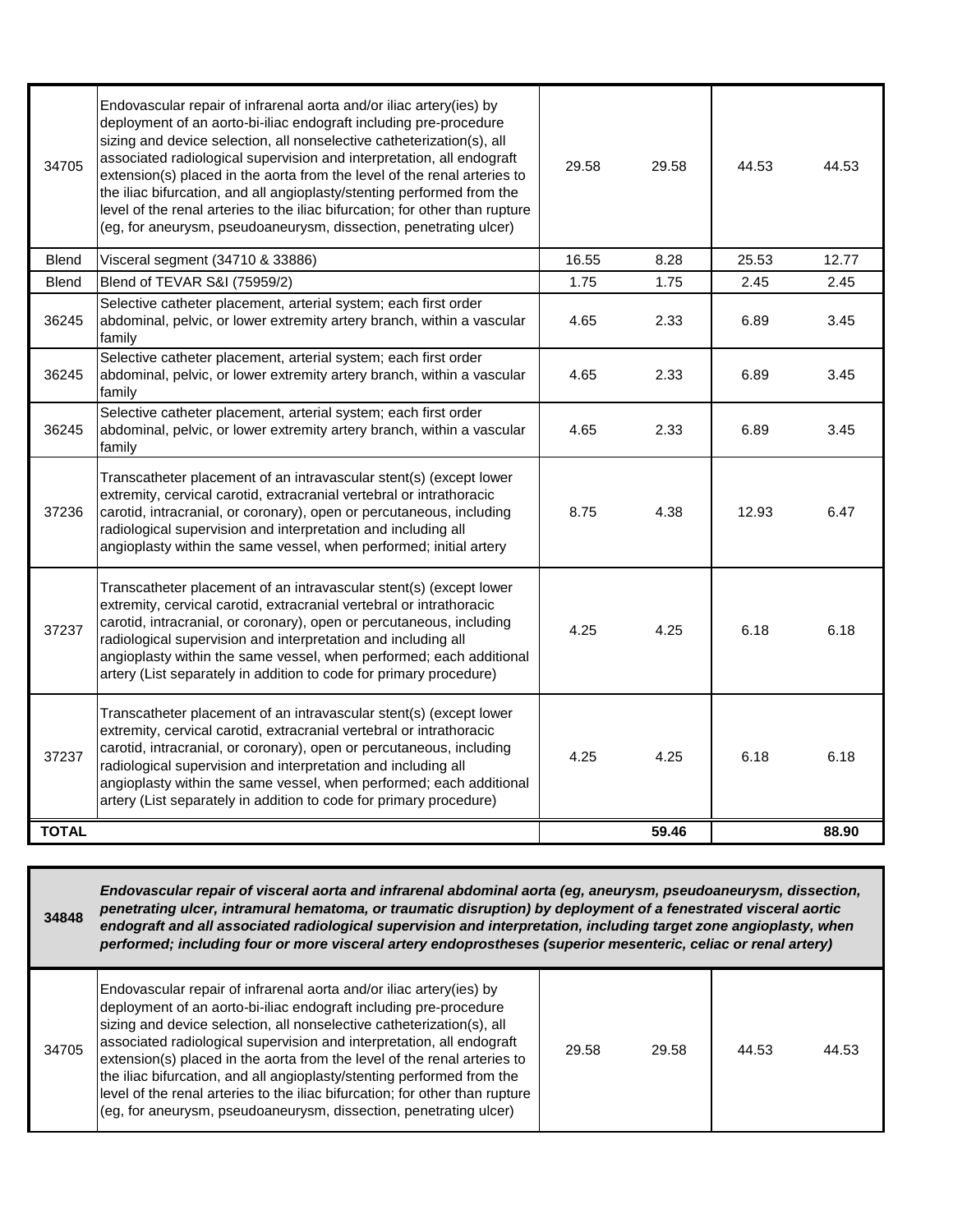| <b>Blend</b> | Visceral segment (34710 & 33886)                                                                                                                                                                                                                                                                                                                                                                                                 | 16.55 | 8.28  | 25.53 | 12.77 |
|--------------|----------------------------------------------------------------------------------------------------------------------------------------------------------------------------------------------------------------------------------------------------------------------------------------------------------------------------------------------------------------------------------------------------------------------------------|-------|-------|-------|-------|
| <b>Blend</b> | Blend of TEVAR S&I (75959/2)                                                                                                                                                                                                                                                                                                                                                                                                     | 1.75  | 1.75  | 2.45  | 2.45  |
| 36245        | Selective catheter placement, arterial system; each first order<br>abdominal, pelvic, or lower extremity artery branch, within a vascular<br>family                                                                                                                                                                                                                                                                              | 4.65  | 2.33  | 6.89  | 3.45  |
| 36245        | Selective catheter placement, arterial system; each first order<br>abdominal, pelvic, or lower extremity artery branch, within a vascular<br>family                                                                                                                                                                                                                                                                              | 4.65  | 2.33  | 6.89  | 3.45  |
| 36245        | Selective catheter placement, arterial system; each first order<br>abdominal, pelvic, or lower extremity artery branch, within a vascular<br>family                                                                                                                                                                                                                                                                              | 4.65  | 2.33  | 6.89  | 3.45  |
| 36245        | Selective catheter placement, arterial system; each first order<br>abdominal, pelvic, or lower extremity artery branch, within a vascular<br>family                                                                                                                                                                                                                                                                              | 4.65  | 2.33  | 6.89  | 3.45  |
| 37236        | Transcatheter placement of an intravascular stent(s) (except lower<br>extremity, cervical carotid, extracranial vertebral or intrathoracic<br>carotid, intracranial, or coronary), open or percutaneous, including<br>radiological supervision and interpretation and including all<br>angioplasty within the same vessel, when performed; initial artery                                                                        | 8.75  | 4.38  | 12.93 | 6.47  |
| 37237        | Transcatheter placement of an intravascular stent(s) (except lower<br>extremity, cervical carotid, extracranial vertebral or intrathoracic<br>carotid, intracranial, or coronary), open or percutaneous, including<br>radiological supervision and interpretation and including all<br>angioplasty within the same vessel, when performed; each additional<br>artery (List separately in addition to code for primary procedure) | 4.25  | 4.25  | 6.18  | 6.18  |
| 37237        | Transcatheter placement of an intravascular stent(s) (except lower<br>extremity, cervical carotid, extracranial vertebral or intrathoracic<br>carotid, intracranial, or coronary), open or percutaneous, including<br>radiological supervision and interpretation and including all<br>angioplasty within the same vessel, when performed; each additional<br>artery (List separately in addition to code for primary procedure) | 4.25  | 4.25  | 6.18  | 6.18  |
| 37237        | Transcatheter placement of an intravascular stent(s) (except lower<br>extremity, cervical carotid, extracranial vertebral or intrathoracic<br>carotid, intracranial, or coronary), open or percutaneous, including<br>radiological supervision and interpretation and including all<br>angioplasty within the same vessel, when performed; each additional<br>artery (List separately in addition to code for primary procedure) | 4.25  | 4.25  | 6.18  | 6.18  |
| <b>TOTAL</b> |                                                                                                                                                                                                                                                                                                                                                                                                                                  |       | 66.03 |       | 98.53 |

## **LEGEND**

| Codes    | Blend (34710 and 33886) |       | 34705 | 36245 | 37236 | 37237 |
|----------|-------------------------|-------|-------|-------|-------|-------|
| 2020wRV  |                         | 16.55 | 29.58 | 4.65  | 8.75  | 4.25  |
| 2020tRVL |                         | 25.53 | 44.53 | 6.89  | 12.93 | 6.18  |